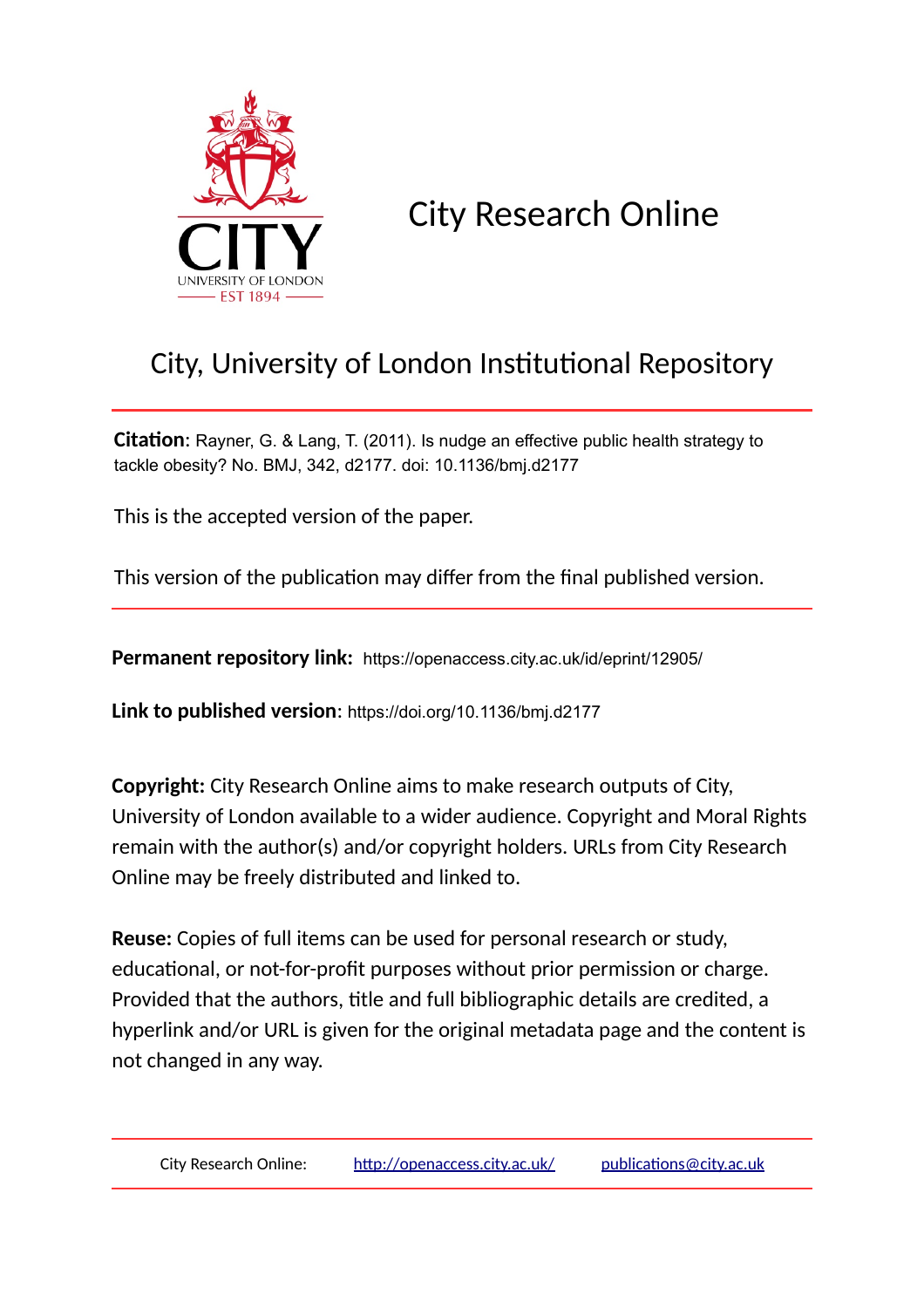### **Head to Head**

### **<http://www.bmj.com/content/342/bmj.d2177>**

# **Is nudge an effective public health strategy to tackle obesity? No**

*BMJ 2011; 342 doi: 10.1136/bmj.d2177 (Published 14 April 2011) Cite this as: BMJ 2011;342:bmj.d2177* 

Geof Rayner, honorary research fellow, City University London

Tim Lang, professor of food policy, City University London

1. Correspondence to: G Rayner mail@rayner.uk.com

**Adam Oliver** (doi[:10.1136/bmj.d2168\)](http://www.bmj.com/lookup/doi/10.1136/bmj.d2168) maintains that nudges may help people to make healthier choices, but **Geof Rayner** and **Tim Lang** worry that government proposals are little more than publicly endorsed marketing

Over the past decade a common picture on the aetiology of obesity has become largely agreed. After years of competing analyses, most people now accept that obesity is the result of a complex multifactoral interplay[.1](http://www.bmj.com/content/342/bmj.d2177#ref-1) [2](http://www.bmj.com/content/342/bmj.d2177#ref-2) It is not either food intake or physical activity but both. It is not just food oversupply or pricing or domestic culture or food marketing or poor consumer choice or genetic potential. In fact, it is all of these and more. At last, scientific advisers have accepted that they have an analysis to share with politicians and can begin the tortuous process of crafting frameworks for action[.3](http://www.bmj.com/content/342/bmj.d2177#ref-3)

So why is the British government quietly breaking with this consensus and putting so much weight behind nudge thinking? Nudge is being presented as a new change mechanism from which public health gain will follow and as a means for avoiding the self defeating, heavy handedness of the state.

In fact, it is not that new. The notion that social norms set the framework within which behaviour occurs was articulated by 1930s social science and taken up by US advertising thinkers[.4](http://www.bmj.com/content/342/bmj.d2177#ref-4) What is new, in the form it is championed by Thaler and Sunstein's book *Nudge*[,5](http://www.bmj.com/content/342/bmj.d2177#ref-5) is the incorporation of a more psychological view of behaviour into neoclassical economics, a world in which it was previously thought that rational consumers make informed choices that drive markets.

It is these free market origins, updated to explain why consumers make the wrong choices, that lie behind the UK coalition government's enthusiasm for nudge. It dispenses with the complexity of real life contexts and acknowledges only the immediate proximal horizons of consumer choice. At a stroke, policy is reduced to a combination of cognitive and "light" environmental signals, such as location of foods within retail geography. Nudge, along with the responsibility deals, is presented as the alternative to regulation, or, in media jargon, the "nanny state."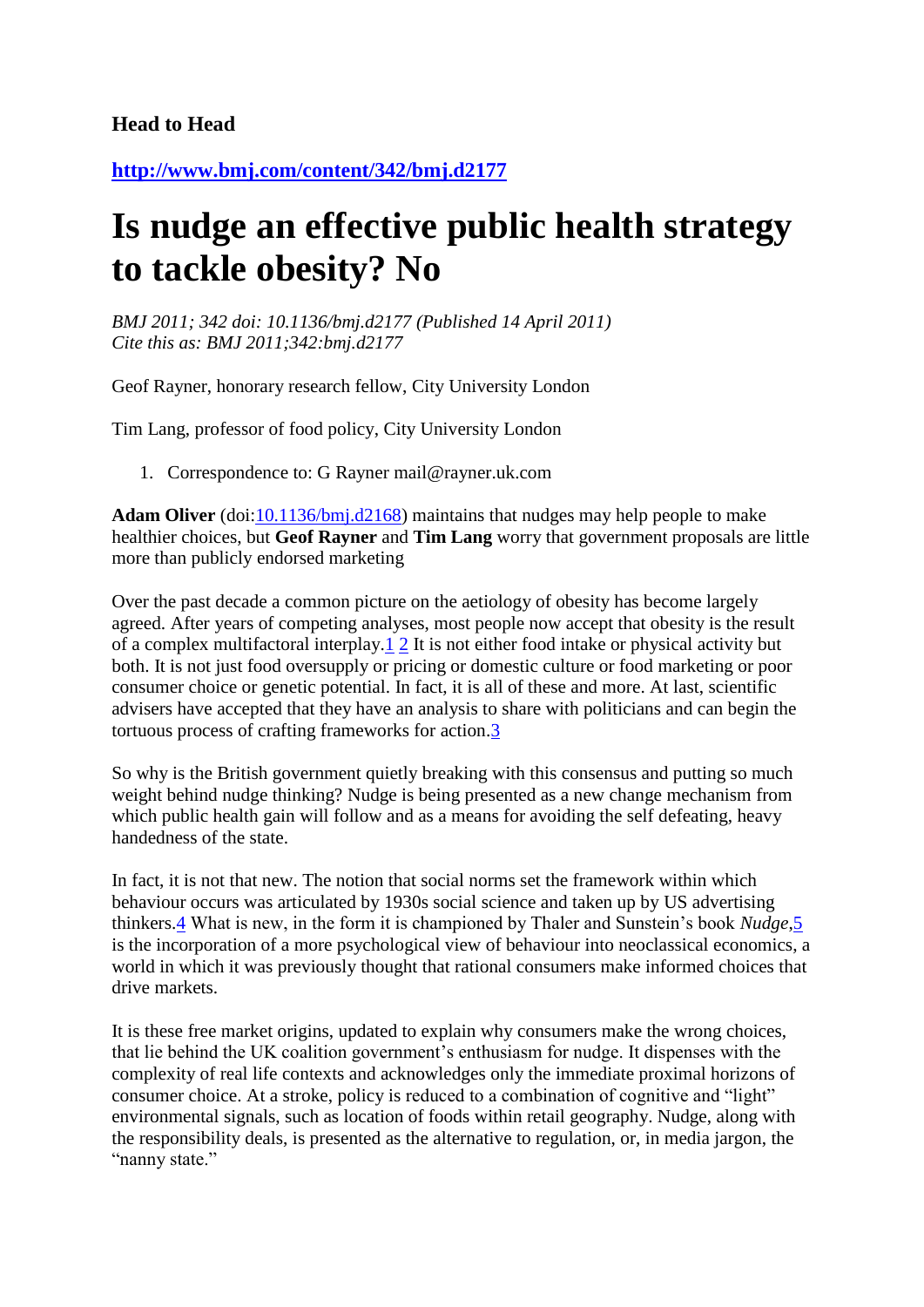# **Commercial benefit**

Richard Thaler, the Chicago economist and coauthor of *Nudge*, has argued that more regulation won't solve the problems created by Wall Street; only better information will. "Don't ban and mandate; just nudge.["6](http://www.bmj.com/content/342/bmj.d2177#ref-6) What can it do for health? Nudge pitches government action at the soft end of policy interventions rather than the hard end where taxes, regulations, or bans feature.

Although the last government started the drift into this thinking via *Change4Life* as a social marketing approach, the coalition government has narrowed the strategy further. The government's behavioural insights team, advised by Thaler, sets out numerous nudge inspired interventions, ranging from smoking cessation packs from Boots the Chemist to the London mayor's bicycle hire scheme, sponsored by Barclays Bank[.7](http://www.bmj.com/content/342/bmj.d2177#ref-7) In 2011, a "Great Swapathon" was launched promising £50 vouchers for healthier choices but it emerged that shoppers needed to spend more than double that in order to redeem them[.8](http://www.bmj.com/content/342/bmj.d2177#ref-8) This resulted in sceptical questioning in the House of Lords behaviour change inquiry[.9](http://www.bmj.com/content/342/bmj.d2177#ref-9) The lesson here might be that nudge is a smokescreen for, at best, inaction and, at worst, publicly endorsed marketing. No wonder criticisms are voiced[.10](http://www.bmj.com/content/342/bmj.d2177#ref-10) [11](http://www.bmj.com/content/342/bmj.d2177#ref-11)

We are not arguing that norms are unimportant. The understanding of the relation between norms and behaviour is complex, raising issues of habit formation, power, genetic vulnerability, individual and group behaviours, let alone the legacy of decades of marketing power and pricing messages. How can "nudge" reshape the agri-food business's long commitment to lower the price of fat, soft drinks, or high calorie readymade foods or the ubiquitous "offer" of food at every newsagent, station platform, and petrol station?

The responsibility deals with industry that were formalised in the 2010 public health white pape[r12](http://www.bmj.com/content/342/bmj.d2177#ref-12) add further concern to the use of nudging. Although Mr Lansley, the secretary of state for health, recently claimed the deals don't "put industry in the driving seat,["13](http://www.bmj.com/content/342/bmj.d2177#ref-13) the first of the three "pillars" in the deal is, "To enable, encourage and incentivise consumers to adopt a better diet and to increase their levels of physical activity as part of a positive decision to lead a healthier lifestyle.["14](http://www.bmj.com/content/342/bmj.d2177#ref-14) Nevertheless, it seems that, at least in relation to the alcohol industry, questions of pricing or irresponsible marketing fall outside the permitted areas of discussion[.15](http://www.bmj.com/content/342/bmj.d2177#ref-15) Our final worry is that nudge becomes collusion between the state and corporations to hoodwink consumers. At least nannies are overt.

# **Notes**

**Cite this as:** *BMJ* 2011;342:d2177

### **Footnotes**

 Competing interests: All authors have completed the unified competing interest form at [www.icmje.org/coi\\_disclosure.pdf](http://www.icmje.org/coi_disclosure.pdf) (available on request from the corresponding author) and declare no support from any organisation for the submitted work; no financial relationships with any organisation that might have an interest in the submitted work in the previous three years; TL and GR are members of the expert advisory group on healthy weight healthy lives; TL is a commissioner on the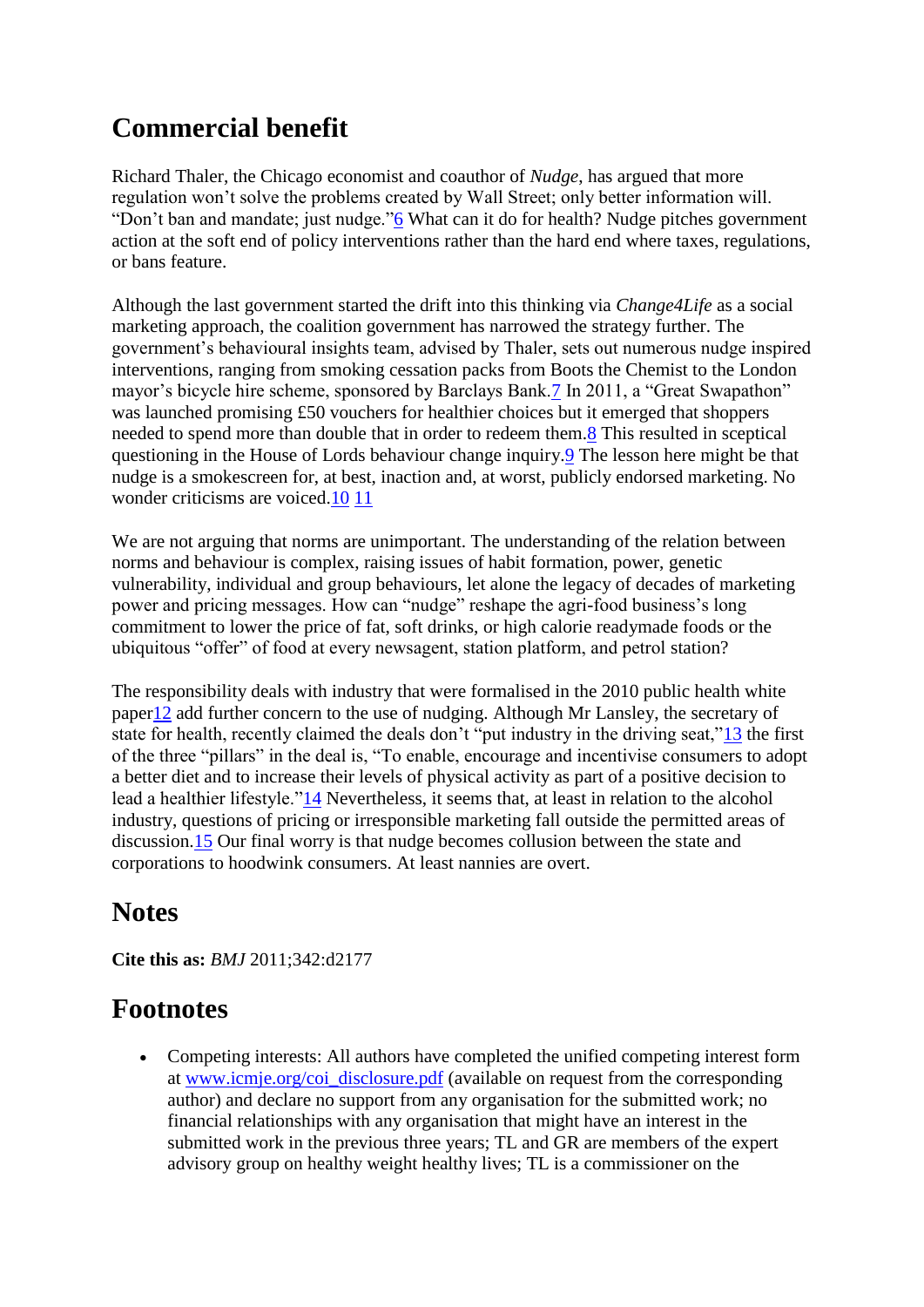Sustainable Development Commission. GR is consultant to an EC funded study of public-private partnerships in obesity.

• Provenance and peer review: Commissioned: not externally peer reviewed.

### **References**

1.  $\theta$ 

*Kopelman PG, Caterson ID, Dietz WH. Clinical obesity in adults and children. 3rd ed. Wiley-Blackwell, 2009.*

2.  $\theta$ 

Foresight. Tackling obesities: future choices. Government Office of Science, 2007.

3.  $\theta$ 

WHO European Region. European charter on counteracting obesity, Istanbul Turkey, 16 November 2006. WHO European Region, 2006.

4.  $\frac{d}{2}$ 

*Elias N. The civilizing process. Basil Blackwell, 1978.*

5. [↵](http://www.bmj.com/content/342/bmj.d2177#xref-ref-5-1)

*Thaler R, Sunstein C. Nudge: improving decisions about health, wealth, and happiness. Yale University Press, 2008.*

6.  $\theta$ 

Thaler R. Rethinking regulation after the financial crisis and oil spill: a behavioral approach. Graduate Council Lecture, 20 October 2010. [www.youtube.com/watch?v=zLMephdISTw.](http://www.youtube.com/watch?v=zLMephdISTw)

7.  $\leq$ 

Cabinet Office Behavioural Insights Team. Applying behavioural insight to health. Cabinet Office, 2010.

8. [↵](http://www.bmj.com/content/342/bmj.d2177#xref-ref-8-1)

Children's Food Campaign. The great swapathon rip-off. 2011. [www.sustainweb.org/news/jan11\\_great\\_swapathon\\_ripoff/.](http://www.sustainweb.org/news/jan11_great_swapathon_ripoff/)

9. [↵](http://www.bmj.com/content/342/bmj.d2177#xref-ref-9-1)

House of Lords Select Committee on Science and Technology. Inquiry on behaviour change: evidence session 16, Tuesday 25 January 2011.